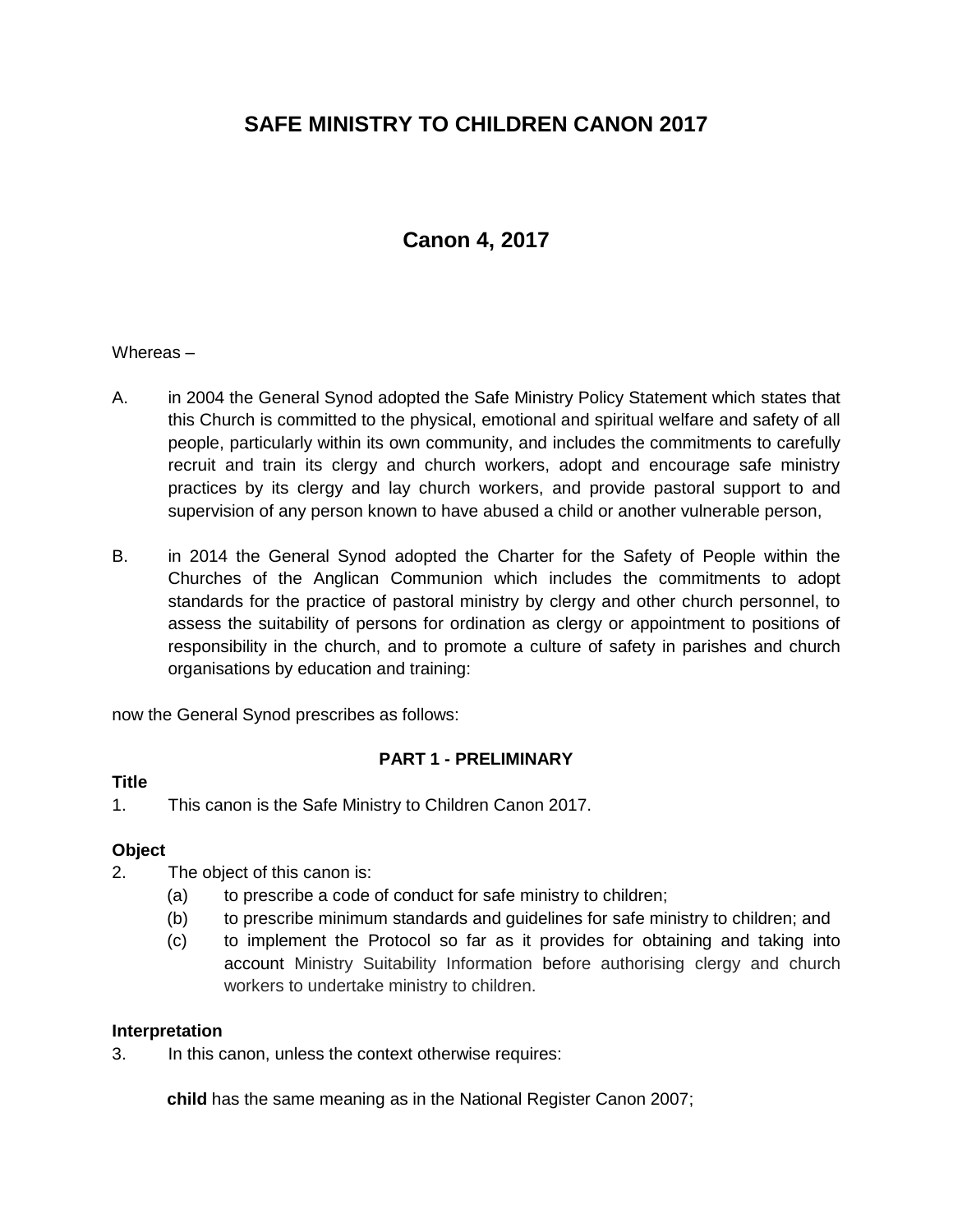**child abuse** has the same meaning as in the National Register Canon 2007;

**Church authority** has the same meaning as in the National Register Canon 2007;

**Church body** means any body corporate, organisation or association that exercises ministry within, or on behalf of, or in the name of, the Church, and is controlled by a diocese or province or the General Synod;

**church worker** means a lay person undertaking any ministry to children:

- (a) who is licensed or authorised by the bishop of a diocese; or
- (b) who is employed by a Church body; or
- (c) who, for payment or not, holds a position or performs a function with the actual or apparent authority of a Church authority or Church body;

**clergy** means a person who is a bishop, priest or deacon in this Church;

**code of conduct** means a code of conduct for safe ministry to children;

**cogent** means clear, logical and convincing;

**contact** means physical contact, oral communication (whether face-to-face or by telephone), written communication or electronic communication (which includes email, instant messaging, social media and video chats);

**controlled by a diocese or province or the General Synod** has the same meaning as in the National Register Canon 2007;

### **diocesan audit** means an audit as to whether:

- (a) any diocesan code of conduct containing additional standards of conduct for observance, and additional guidelines for conduct to be followed, is inconsistent with the standards of conduct and the guidelines for conduct contained in the prescribed code of conduct, or an equivalent code of conduct in respect of which the Standing Committee has made a determination under section 5(3);
- (b) a diocese has standards, and guidelines unless there are cogent reasons for not doing so, that give effect to the prescribed standards and guidelines;
- (c) a diocese has in place procedures which:
	- (i) effectively monitor observance by clergy and church workers in the diocese of the standards, and guidelines unless there are cogent reasons for not doing so, applicable to them that give effect to the prescribed standards and guidelines; and
	- (ii) provide for an appropriate response to instances of non-observance; and
- (d) the procedures in paragraph (c) have, in all material respects, been followed, and
	- (e) any additional standards and guidelines for safe ministry to children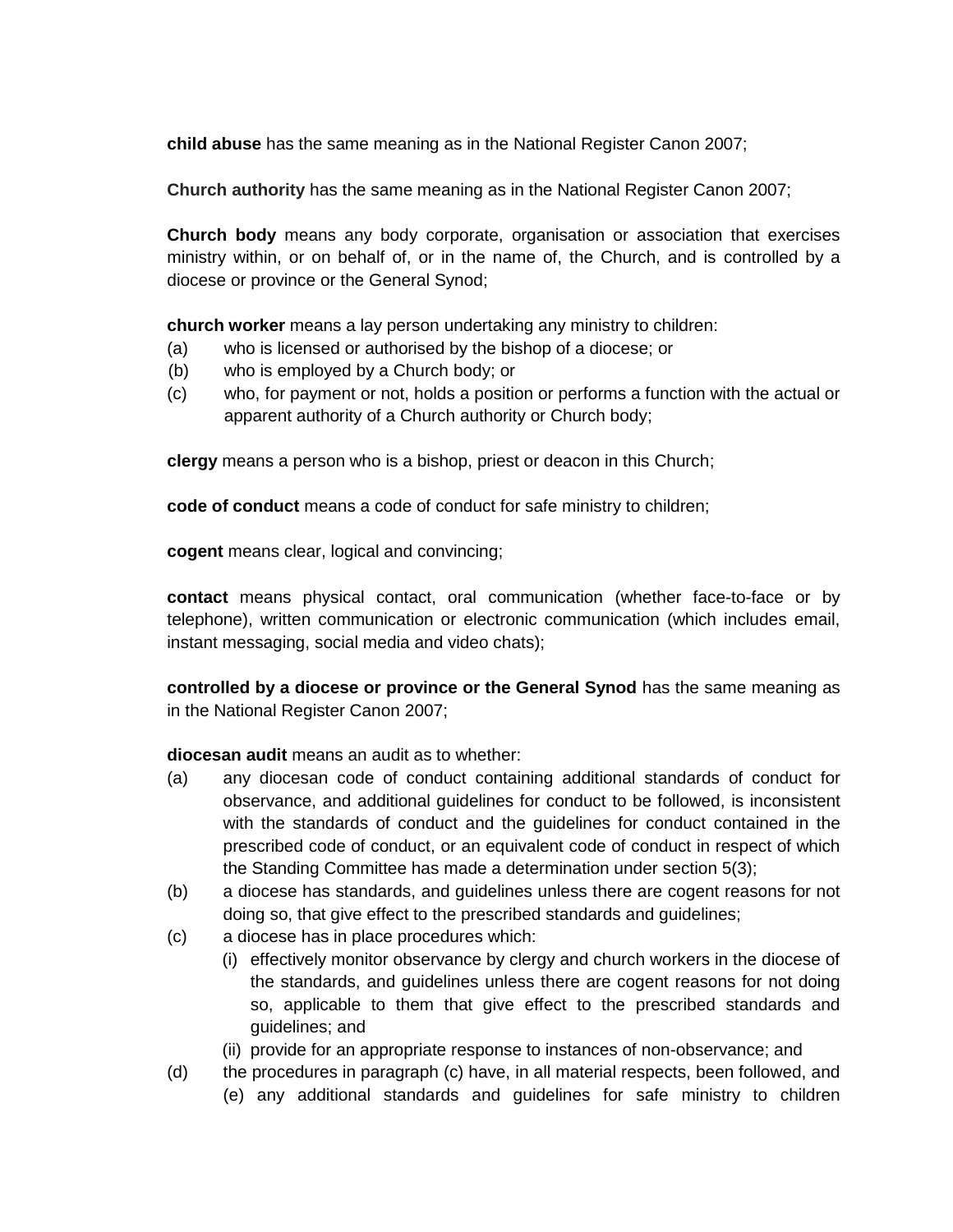prescribed by a diocese are inconsistent with the prescribed standards and guidelines, or equivalent standards and guidelines applicable to a Church body in respect of which the Standing Committee has made a determination under section 9(3);

**diocesan safe ministry authority** means a Church body with responsibility for safe ministry to children in a diocese, and where not established is the diocesan council;

**General Synod audit** means an audit as to whether:

- (a) any code of conduct that applies to clergy and church workers in a Church body in respect of which the Standing Committee has made a determination under section 5(3) gives substantial effect to the standards of conduct and the guidelines for conduct contained in the prescribed code of conduct as appropriately adapted to the context of the Church body;
- (b) the prescribed standards have been observed, and guidelines have been followed unless there are cogent reasons for not doing so, by the person or body appointing or electing clergy and church workers to a General Synod professional standards role or a General Synod safe ministry role;
- (c) any standards and guidelines for safe ministry to children that apply to clergy and church workers in a Church body in respect of which the Standing Committee has made a determination under section 9(3) give substantial effect to the applicable prescribed standards and guidelines as appropriately adapted to the context of the Church body;

**General Synod professional standards role** means a professional standards role to which a person is elected or appointed by the General Synod or the Standing Committee or the Primate or the General Secretary;

**General Synod safe ministry role** means a safe ministry role to which a person is elected or appointed by the General Synod or the Standing Committee or the Primate or the General Secretary;

**licence** means a licence, an authority, or a permission to officiate, issued by the bishop of a diocese;

**ministry to children** means work of a kind where a person:

- (a) is required to hold a working with children check, or a working with vulnerable people check by reason that the person has contact with a child as part of engaging in a regulated activity; or
- (b) exercises a pastoral ministry which has direct, regular and not incidental contact with children; or
- (c) provides services to children that are ancillary to the exercise of a pastoral ministry within paragraph (b) which involve: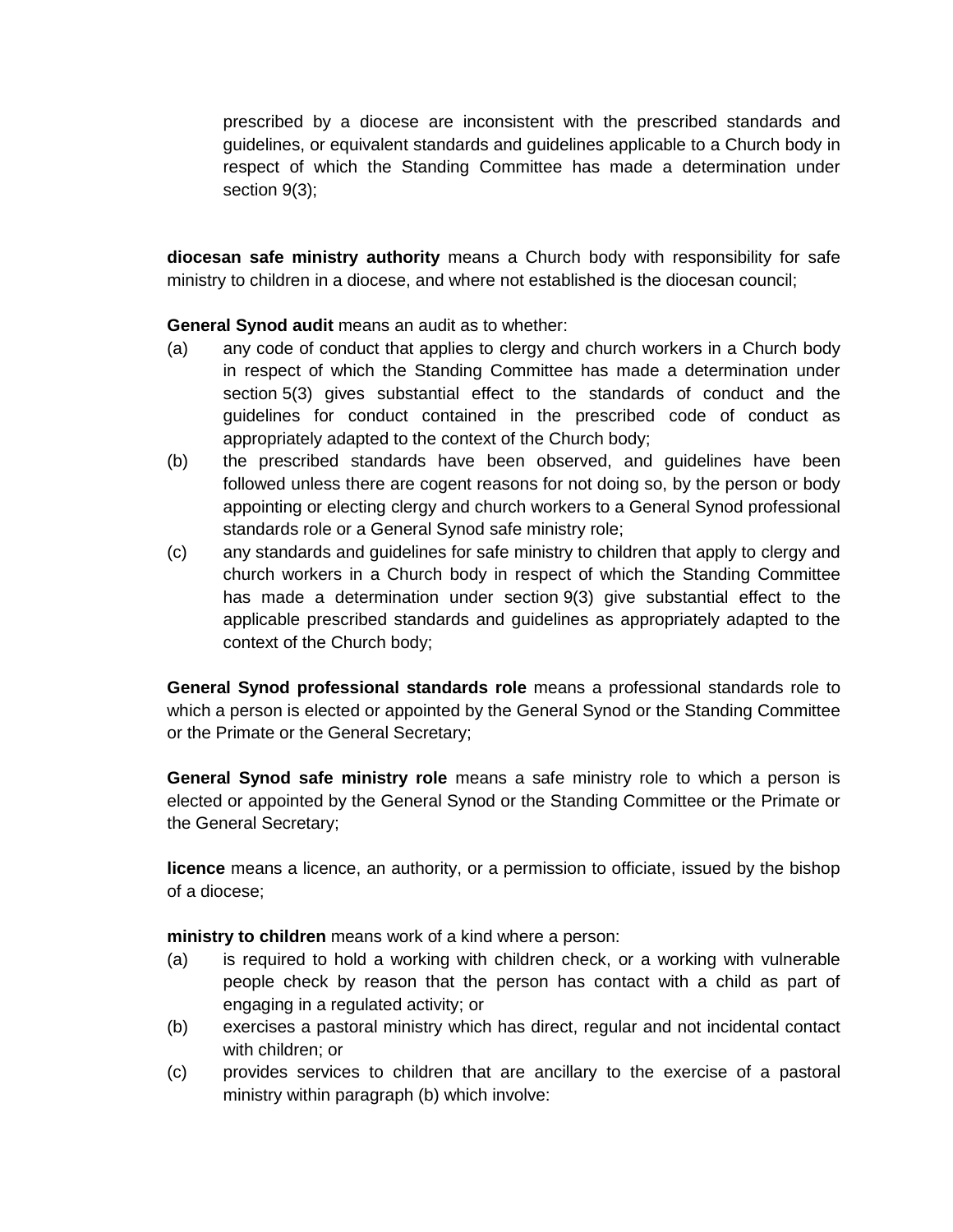- (i) contact with children during an overnight activity (such as camps and similar activities); or
- (ii) close, personal contact with children (such as changing clothes, washing and toileting); or
- (d) supervises the ministry of a person within any one or more of paragraphs (a) to (c); or
- (e) performs a professional standards role; or
- (f) performs a safe ministry role;

**pastoral ministry** includes the provision of spiritual advice and support, education, counselling, medical care, and assistance in times of need;

**Person of Concern** is a person who is currently participating or wishes to participate in the life of a parish or congregation and whose presence constitutes a risk of harm from sexual abuse to others in the parish or congregation;

**prescribed code of conduct** means the code of conduct prescribed under this canon from time to time;

**prescribed standards and guidelines** means the standards and guidelines prescribed under this canon from time to time;

**professional standards process** has the same meaning as in the Episcopal Standards (Child Protection) Canon 2017;

# **professional standards role** means a role in:

- (a) recommending or determining whether an action is to be taken; or
- (b) providing support to a person;

under a professional standards process;

**Protocol** means the Protocol for the disclosure of ministry suitability information between the churches of the Anglican Communion which the Anglican Consultative Council referred to in resolution 16.27 passed in 2016, and the text of which is set out in the Third Schedule;

**Safe Ministry Commission** means the Safe Ministry Commission established pursuant to the Strategic Issues, Commissions, Task Forces and Networks Canon 1998;

### **safe ministry role** means a role:

- (a) in recommending or determining standards and guidelines for safe ministry to children or with Person of Concern; or
- (b) in recommending or determining or supervising safe ministry in a parish or congregation with a Person of Concern;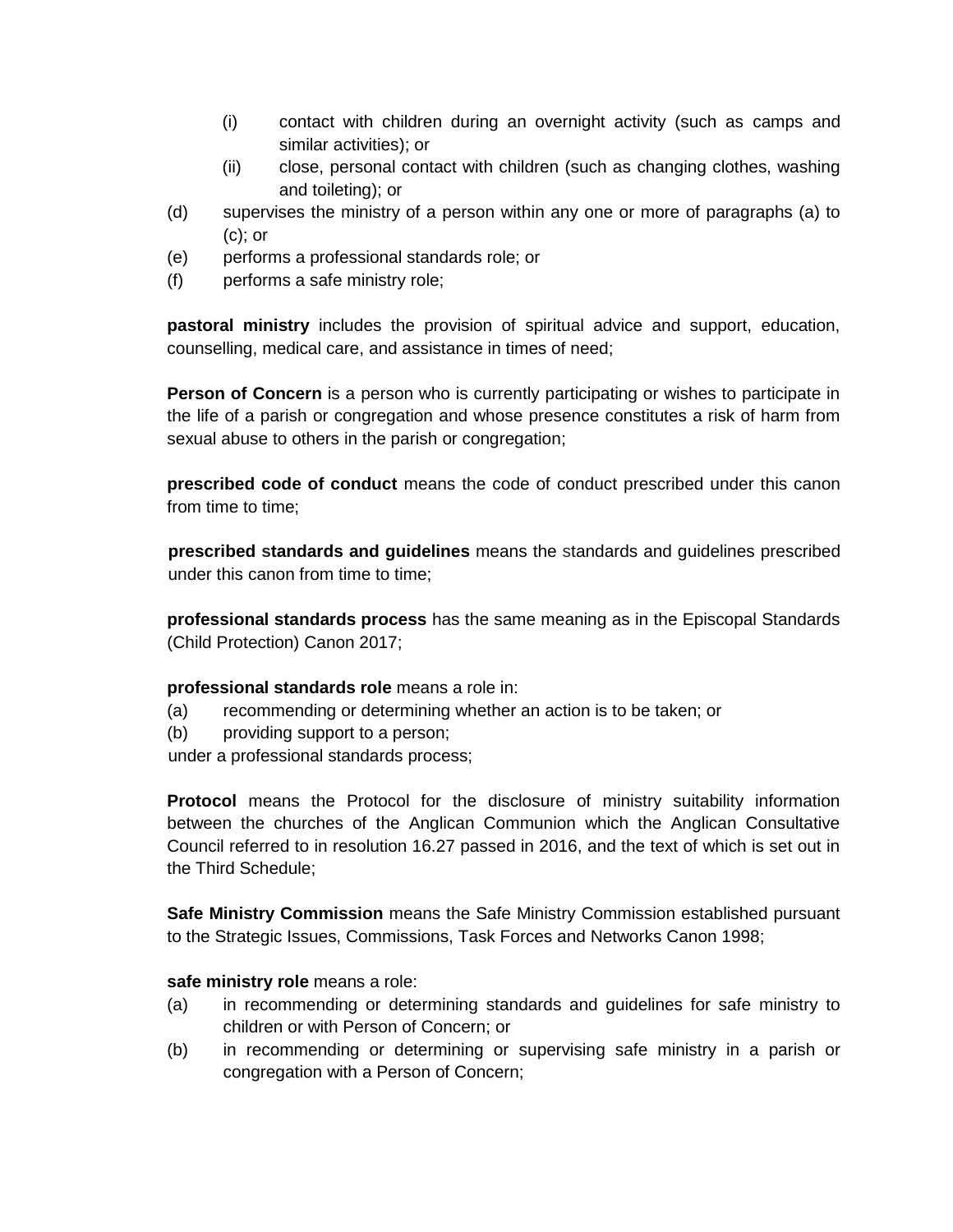but excludes a role as a member of he synod of the diocese and, if a diocese has established a diocesan safe ministry authority separate from its diocesan council excludes a role as a member of the diocesan council;

**spiritual abuse** has the same meaning as in the National Register Canon 2007;

**standards for safe ministry with Persons of Concern** means the standards for safe ministry with Persons of Concern for clergy and church workers;

**standards of screening** means the standards of screening for clergy and church workers;

**standards of training** means the standards of training for clergy and church workers;

**working with children check** has the same meaning as in the National Register Canon 2007;

**working with vulnerable people check** has the same meaning as in the National Register Canon 2007.

# **PART 2 - CODES OF CONDUCT**

## **Prescribed code of conduct**

- 4. (1) The code of conduct is prescribed in the First Schedule.
	- (2) The General Synod, or the Standing Committee by a two-thirds majority, may by resolution amend the First Schedule by:
		- (a) prescribing amendments to the prescribed code of conduct or a substituted code of conduct; and
		- (b) determining the date on which the amendments to the prescribed code of conduct, or the substituted code of conduct, shall come into force.
		- (3) The Standing Committee prior to amending the First Schedule shall consult with the Safe Ministry Commission and diocesan safe ministry authorities as to the proposed amendments to the prescribed code of conduct or the proposed substituted code of conduct, and the date on which the proposed amendments to the prescribed code of conduct, or the proposed substituted code of conduct, shall come into force.
		- (4) Any amendments to the prescribed code of conduct, or any substituted code of conduct, shall not deal with or concern the faith ritual or ceremonial of this Church other than in relation to the spiritual abuse of a child or the confession of child abuse.
		- (5) Subject to section 5, clergy and church workers shall:
			- (a) observe the standards of conduct, and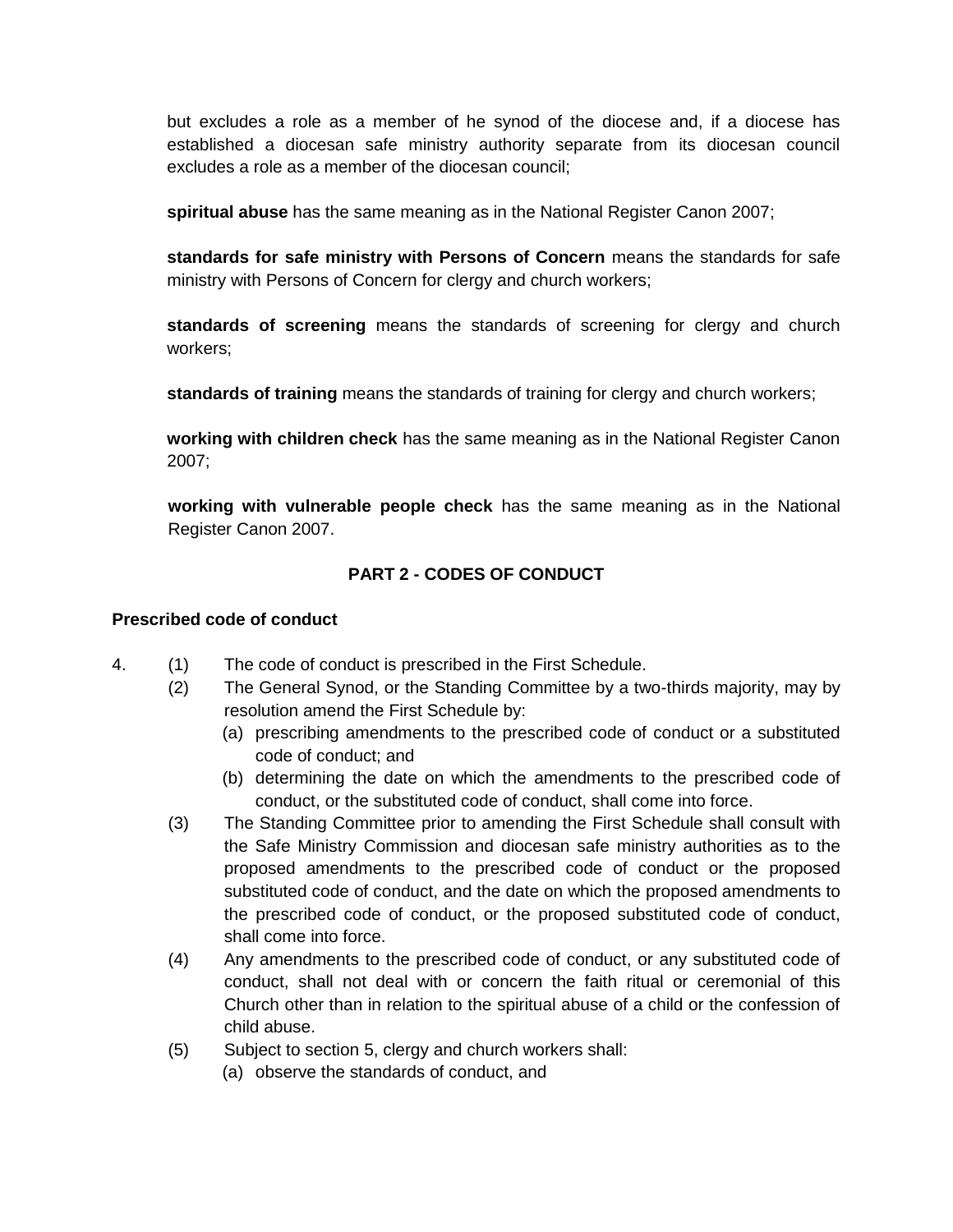(b) follow the guidelines for conduct unless there are cogent reasons for not doing so,

contained in the prescribed code of conduct.

# **Equivalent code of conduct**

- 5. (1) In this section **Church body** does not include a diocese or a diocesan safe ministry authority.
	- (2) The prescribed code of conduct shall not apply to clergy and church workers in a Church body which has a code of conduct applicable to them pursuant to:
		- (a) the laws of the Commonwealth or a State or Territory; or
		- (b) a requirement or condition for registration, approval or funding to provide services for children under the laws of the Commonwealth or a State or Territory; or
		- (c) a contract or arrangement with the Commonwealth or a State or Territory or an agency or authority of the Commonwealth or a State or Territory.
	- (3) Subject to subsection (2), the prescribed code of conduct shall apply to clergy and church workers in a Church body unless the Standing Committee by a twothirds majority, on application by a province or diocese, determines that the Church body has a code of conduct containing equivalent standards of conduct for observance, and guidelines for conduct to be followed, by its clergy and church workers as appropriately adapted to the context of the Church body that give substantial effect to the standards of conduct and the guidelines for conduct contained in the prescribed code of conduct.
	- (4) The General Secretary shall publish on the General Synod website a list of all Church bodies that have been determined under subsection (3) to have an equivalent code of conduct, the date on which the determination was made, and if applicable the period during which the determination had effect.

# **Additional code of conduct**

- 6. A diocese may prescribe a code of conduct containing additional standards of conduct for observance, and additional guidelines for conduct to be followed, by the following persons, other than clergy and church workers in a Church body specified in section 5(2):
	- (a) in the case of clergy and church workers to whom the prescribed code of conduct applies, that are not inconsistent with the standards of conduct and the guidelines for conduct contained in the prescribed code of conduct; or
	- (b) in the case of clergy and church workers to whom a code of conduct specified in section 5(3) applies, that are not inconsistent with the standards of conduct and the guidelines for conduct contained in that code of conduct.

# **Publication of prescribed code of conduct**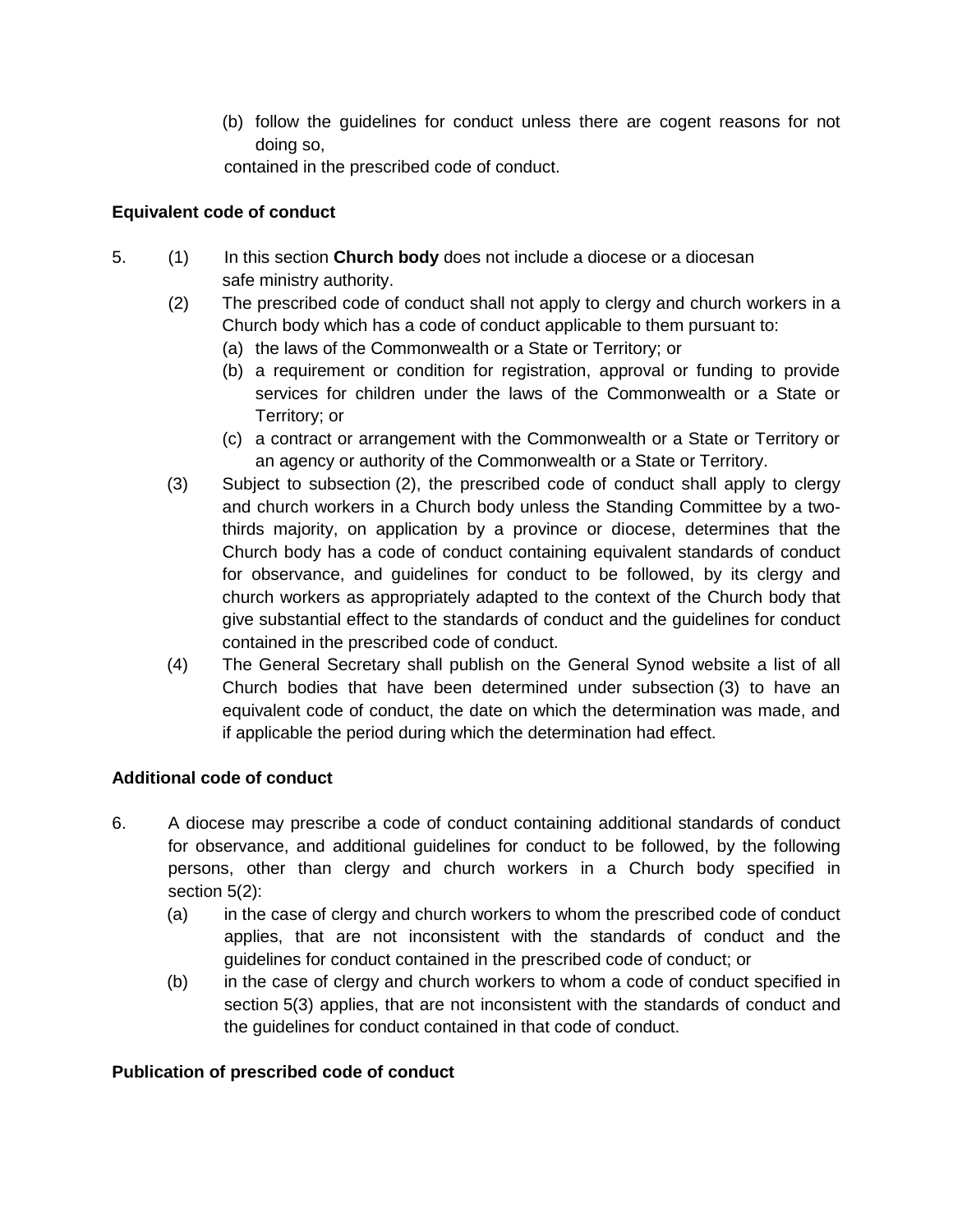- 7. (1) The General Secretary shall publish the prescribed code of conduct on the General Synod website.
	- (2) The General Secretary shall table at each ordinary session of the General Synod any amendments to the prescribed code of conduct, or any substituted code of conduct, prescribed by the Standing Committee since the preceding ordinary session of the General Synod.

# **PART 3 - STANDARDS AND GUIDELINES**

# **Prescribed standards and guidelines**

- 8. (1) Standards of screening, standards of training and standards for safe ministry with Persons of Concern are prescribed in the Second Schedule.
	- (2) The General Synod, or Standing Committee by a two-thirds majority, may by resolution amend the Second Schedule by:
		- (a) prescribing amendments to the prescribed standards and guidelines or substituted standards and guidelines;
		- (b) prescribing further minimum standards for observance, and guidelines to be followed, for safe ministry to children; and
		- (c) determining the date on which the amendments to the prescribed standards and guidelines, or substituted standards and guidelines, or further standards and guidelines, shall come into force.
	- (3) The Standing Committee prior to amending the Second Schedule shall consult with the Safe Ministry Commission and diocesan safe ministry authorities as to the proposed amendments to the prescribed standards and guidelines, or proposed substituted standards and guidelines, or proposed further standards and guidelines, and the date on which the proposed amendments to the prescribed standards and guidelines, or proposed substituted standards and guidelines, or proposed further standards and guidelines, shall come into force.
	- (4) Any amendments to the prescribed standards and guidelines, or any substituted standards and guidelines, or any further standards and guidelines, shall not deal with or concern the faith ritual or ceremonial of this Church other than in relation to the spiritual abuse of a child or the confession of child abuse.
	- (5) Subject to section 9:
		- (a) each diocese shall have standards, and guidelines unless there are cogent reasons for not doing so, that give effect to the prescribed standards and guidelines; and
		- (b) clergy and church workers in a diocese shall observe:
			- (i) the standards, and
			- (ii) the guidelines unless there are cogent reasons for not doing so,

applicable to them that give effect to the prescribed standards and guidelines.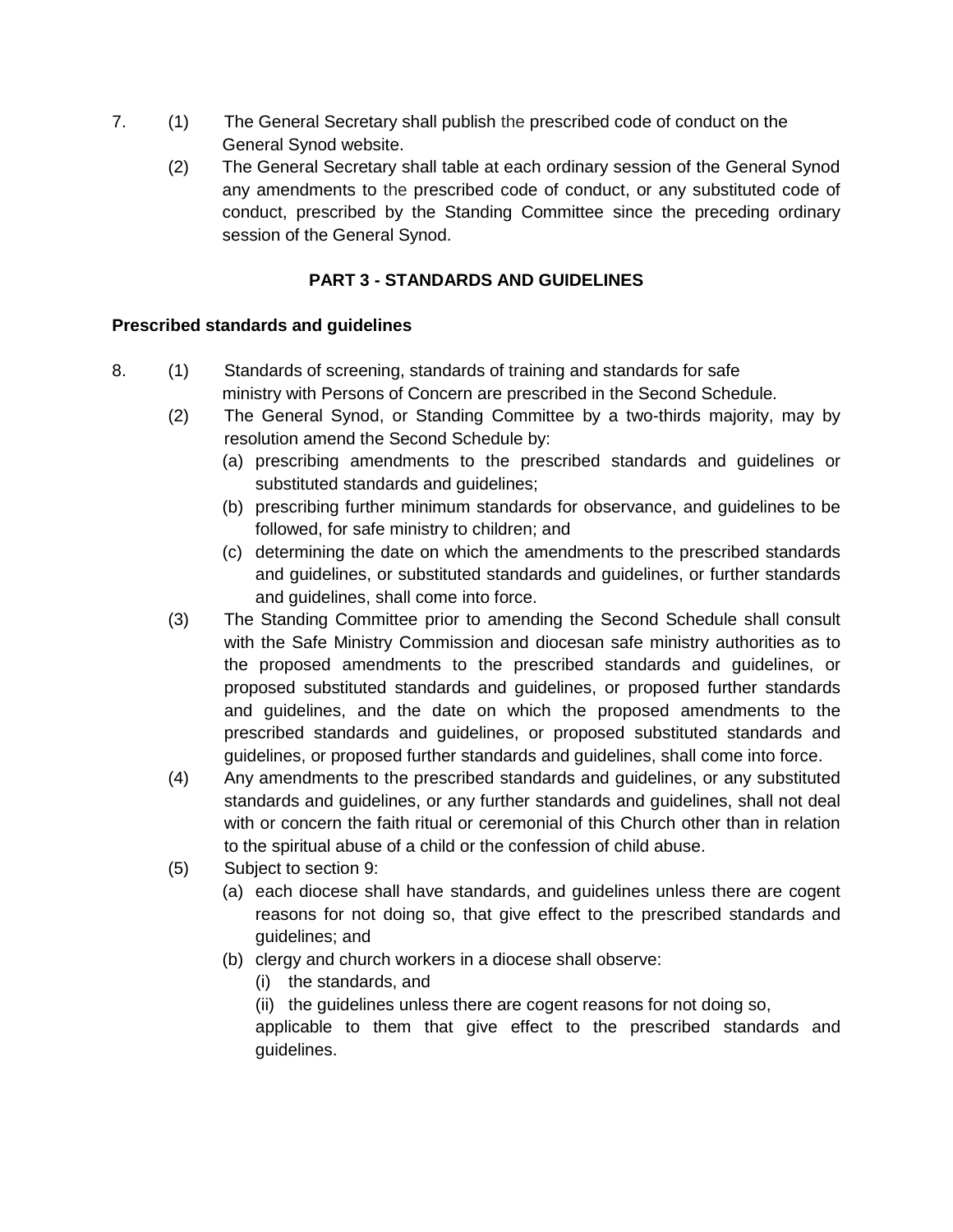(6) The prescribed standards and guidelines apply to clergy and church workers who perform a General Synod professional standards role or a General Synod safe ministry role.

## **Equivalent standards and guidelines**

- 9. (1) In this section **Church body** does not include a diocese or a diocesan safe ministry authority.
	- (2) The prescribed standards and guidelines shall not apply to clergy and church workers in a Church body which:
		- (a) is registered or approved or funded to provide services to children pursuant to the laws of the Commonwealth or a State or Territory; or
		- (b) provides services to children pursuant to a contract or arrangement with the Commonwealth or a State or Territory or an agency or authority of the Commonwealth or a State or Territory.
	- (3) Subject to subsection (2), the prescribed standards and guidelines shall apply to clergy and church workers in a Church body unless the Standing Committee by a two-thirds majority, on application by a province or diocese, determines that the Church body has equivalent standards for observance, and guidelines to be followed, by its clergy and church workers for safe ministry to children as appropriately adapted to the context of the Church body that give substantial effect to the applicable prescribed standards and guidelines.
	- (4) The General Secretary shall publish on the General Synod website a list of all Church bodies that have been determined under subsection (3) to have equivalent standards and guidelines, the date on which the determination was made, the applicable prescribed standards and guidelines for which the Church body has equivalent standards and guidelines, and if applicable the period during which the determination had effect.

### **Additional standards and guidelines**

- 10. A diocese may prescribe additional standards and guidelines for safe ministry to children, other than for a Church body specified in section 9(2):
	- (a) that are not inconsistent with the prescribed standards and guidelines; or
	- (b) in the case of a Church body specified in section 9(3), that are not inconsistent with the standards and guidelines applicable to that Church body.

# **Publication of prescribed standards and guidelines**

- 11. (1) The General Secretary shall publish the prescribed standards and guidelines on the General Synod website.
	- (2) The General Secretary shall table at each ordinary session of the General Synod any amendments to the prescribed standards and guidelines, or substituted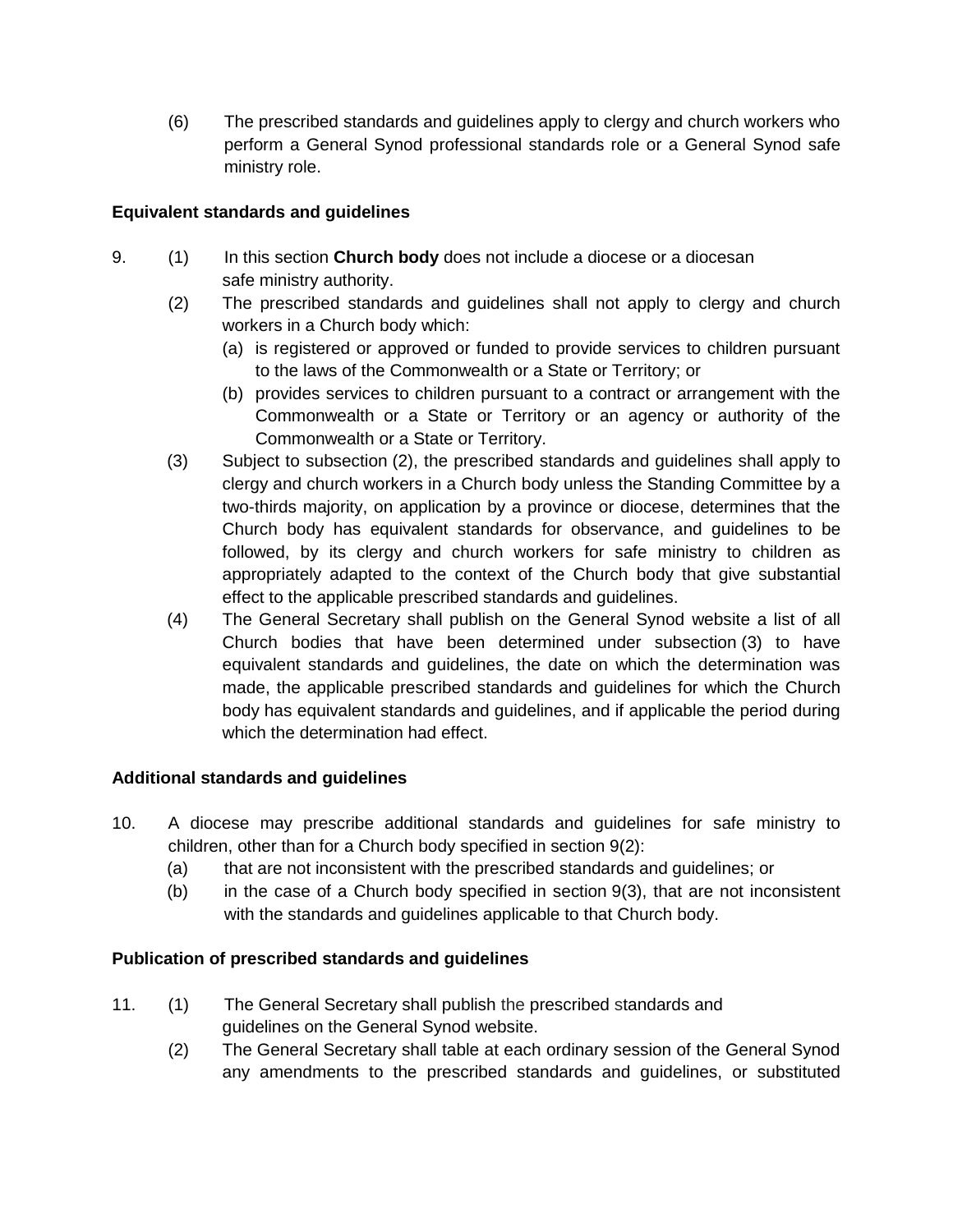standards and guidelines, or further standards and guidelines, prescribed by the Standing Committee since the preceding ordinary session of the General Synod.

# **PART 4 – AUDIT**

### **Audit**

12. (1) In this section:

**church worker** has the same meaning as in the National Register Canon 2007; **independent person** means a person who:

- (a) is not a member of the clergy or a church worker; and
- (b) has experience in undertaking audits of a similar nature to a General Synod audit and a diocesan audit.
- (2) The General Secretary shall appoint an independent person to undertake a General Synod audit and a diocesan audit of each diocese at intervals of three years or such lesser period as determined by the Standing Committee, and provide as soon as practicable after the completion of the audit:
	- (a) a report of the General Synod audit to the Standing Committee; and
	- (b) a report of the diocesan audit to the diocesan council of the diocese concerned, the diocesan safe ministry authority of that diocese and the Standing Committee.
- (3) The General Secretary shall consult with diocesan safe ministry authorities as to when the audit of each diocese shall be conducted.
- (4) The Standing Committee shall determine the scope of the General Synod audit and a diocesan audit.
- (5) The Primate and the General Secretary shall provide access to such of their records, the records of the General Synod and the records of the Standing Committee, and provide such information, as requested by the independent person undertaking the General Synod audit as is reasonably necessary to enable the General Synod audit to be undertaken.
- (6) Each diocesan safe ministry authority shall provide access to such of the records of the diocese, and provide such information, as requested by the independent person undertaking the diocesan audit as is reasonably necessary to enable the diocesan audit to be undertaken.
- (7) The General Secretary shall as soon as practicable after:
	- (a) the report of the General Synod audit has been provided to the Standing Committee, and
	- (b) the report of the diocesan audit has been provided to the diocesan council of the diocese concerned, the diocesan safe ministry authority of that diocese and the Standing Committee,
	- publish the report on the General Synod website.
- (8) The General Secretary is authorised to provide: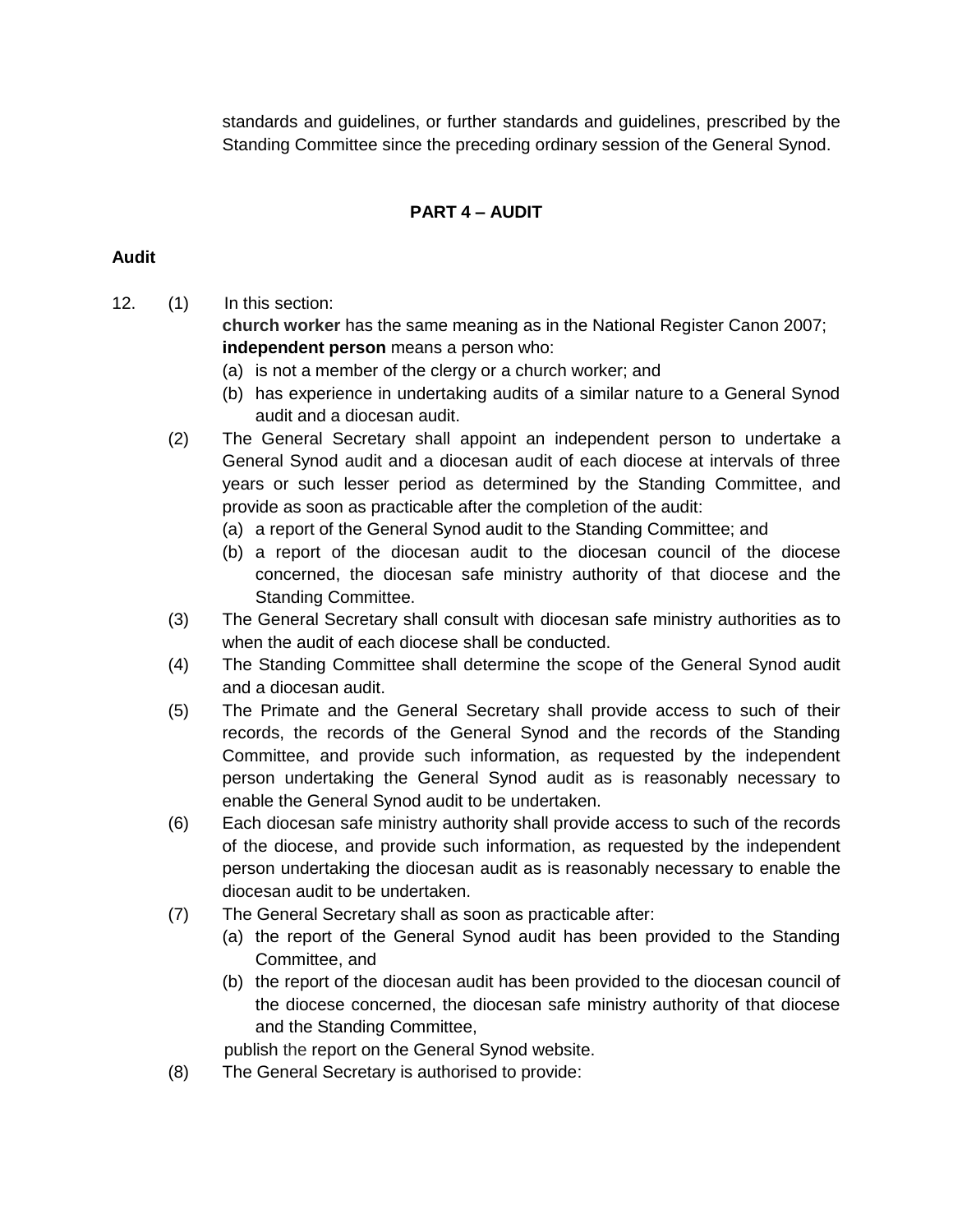- (a) the report of the General Synod audit to an agency or authority of the Commonwealth or a State or Territory with responsibility for child safe standards in institutions providing services for children; and
- (b) the report of a diocesan audit to an agency or authority of the Commonwealth, or an agency or authority of the State or Territory in which the diocese is located, with responsibility for child safe standards in institutions providing services for children.

## **PART 5 – GENERAL**

### **Diocesan safe ministry authority**

- 13. (1) Each diocese shall have a diocesan safe ministry authority.
	- (2) A diocesan safe ministry authority shall at the request of General Secretary promptly inform the General Secretary of the details of the screening and training of persons from the diocese who are being considered for appointment or election for a General Synod professional standards role or a General Synod safe ministry role.

### **PART 6 – COMING INTO FORCE**

#### **Coming into force of particular provisions**

- 14. (1) Subject to this section, this canon will come into force on and from the date appointed by the President, being not later than one calendar month from the date on which the canon is passed.
	- (2) The standards of screening, standards of training and standards for safe ministry with Persons of Concern prescribed under section 8(1) shall come into force on the date specified in the Second Schedule.
	- (3) Section 12 shall come into force on 1 January 2019.
	- (4) Section 13 shall come into force on 1 January 2018.

### **Coming into force in a diocese**

15. The provisions of this canon affect the order and good government of the Church within a diocese and shall not come into force in a diocese unless and until the diocese by ordinance adopts this canon.

\_\_\_\_\_\_\_\_\_\_\_\_\_\_\_\_\_\_\_\_\_\_\_\_\_\_\_\_\_\_\_\_\_\_\_\_\_\_\_\_\_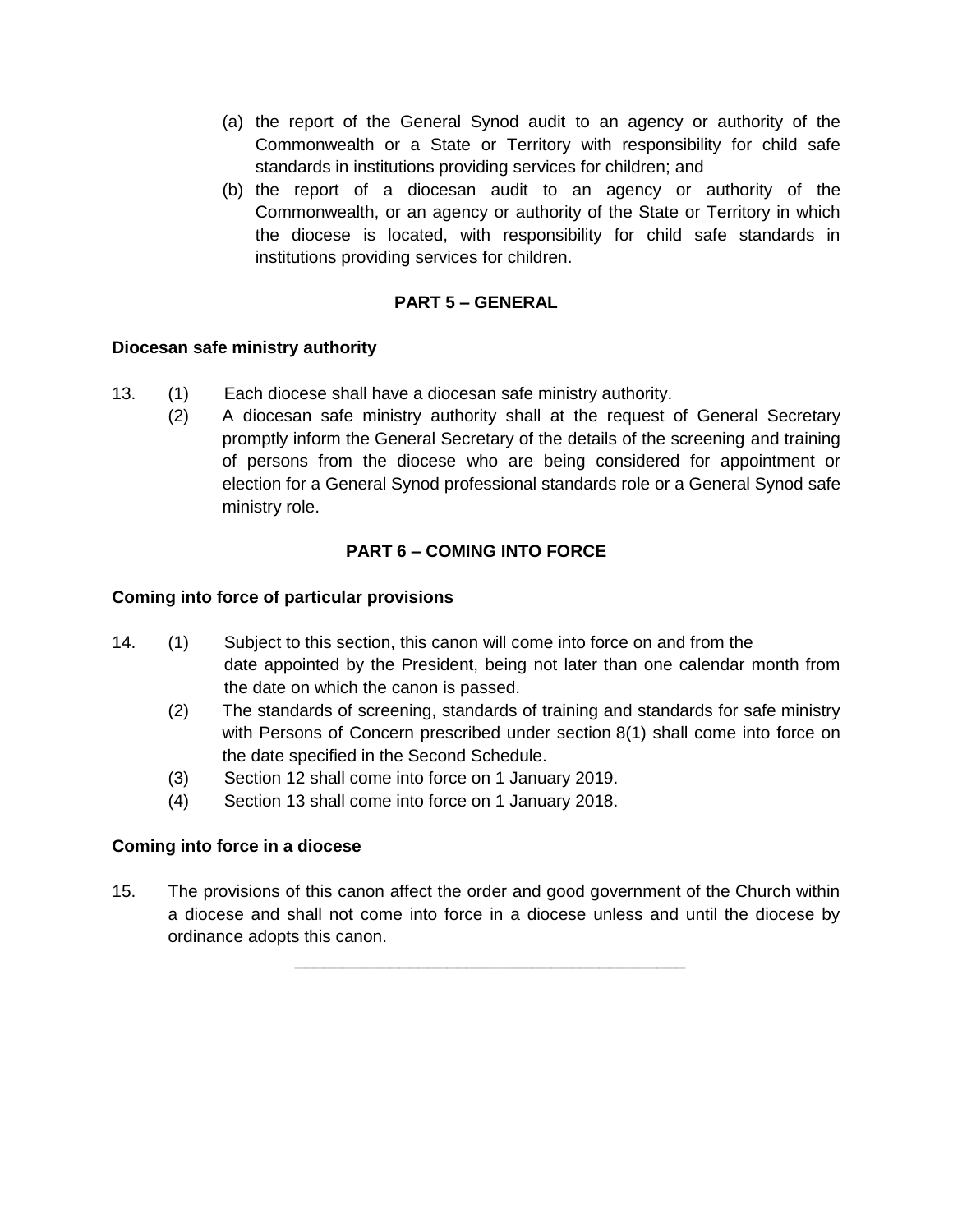### **FIRST SCHEDULE**

### **Interpretation**

1. In this Schedule:

**Faithfulness in Service** means Faithfulness in Service: A national code for personal behaviour and the practice of pastoral ministry by clergy and church workers as tabled at the  $17<sup>th</sup>$  ordinary session of the General Synod held in 2017.

#### **Code of conduct**

- 2. The code of conduct is the standards and guidelines of Faithfulness in Service set out in:
	- (a) section 3 (Putting this Code into Practice) so far as they relate to section 5 (Children), and
	- (b) section 5 (Children),

when read in each case with section 1 (About this Code) and section 2 (Key Terms).

## **SECOND SCHEDULE PART 1 - INTERPRETATION**

\_\_\_\_\_\_\_\_\_\_\_\_\_\_\_\_\_\_\_\_\_\_\_\_\_\_\_\_\_\_\_\_\_\_\_\_\_\_\_\_\_

#### **Interpretation**

1. In this Schedule, unless the context otherwise requires:

#### **accredited training** means:

- (a) training that:
	- (i) includes the course content in the Safe Ministry Training National Benchmarks so far as it relates to ministry to children, with reasonable adjustments for cultural, linguistic and ability diversity; and
	- (ii) is delivered by persons who are accredited, and/or online training which is accredited, by a diocesan safe ministry authority; or
- (b) training of another Church body or organisation that a diocesan safe ministry authority has determined is equivalent to the training in paragraph (a);

**church ministry assessment** means a reasonable endeavour made to obtain information about the person from the responsible authority, and if obtained consideration of that information;

**criminal history assessment** means consideration of a National Police History Check of the person;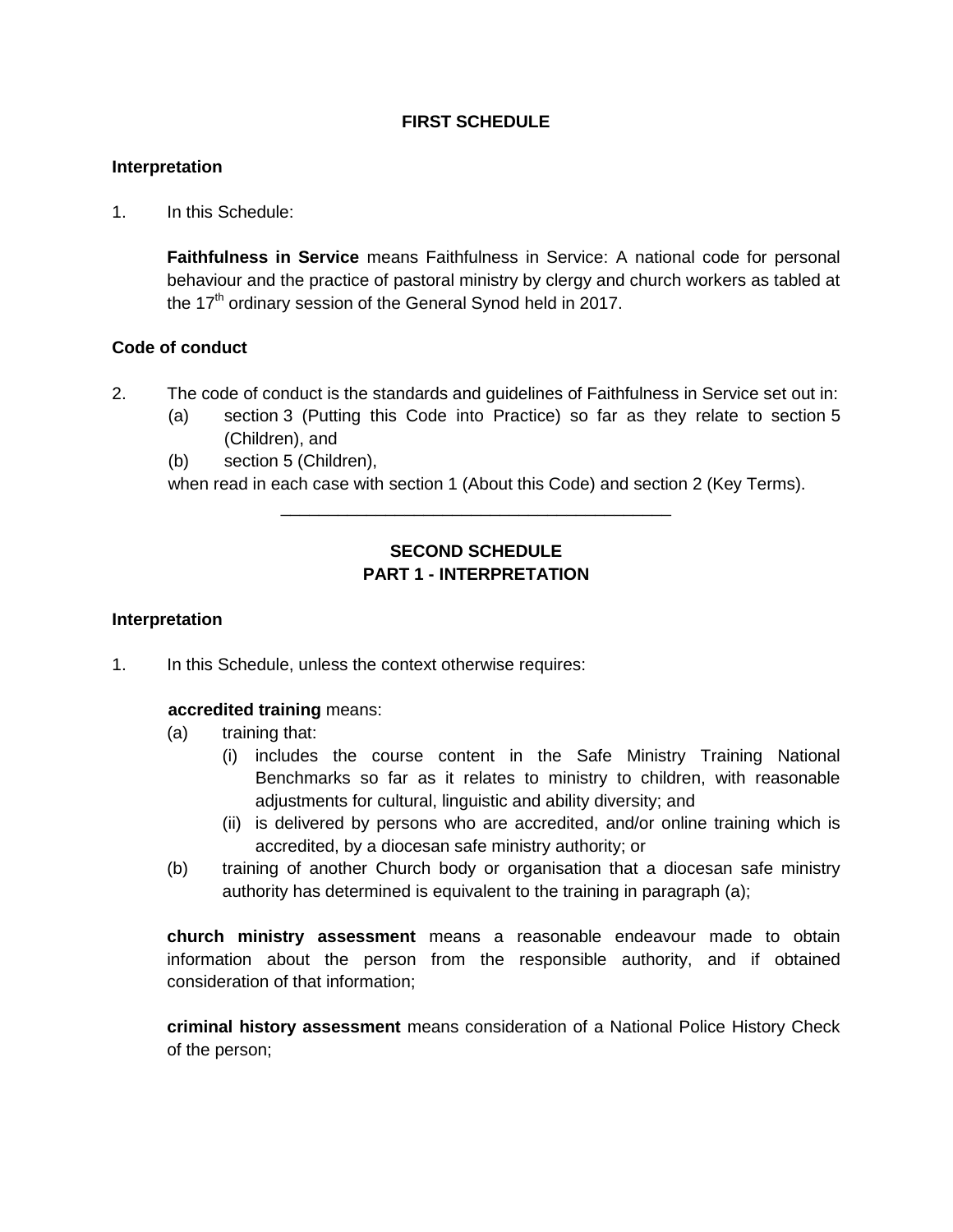**denominational authority** means a person or body of another denomination having authority to ordain, license, elect, appoint, dismiss or suspend a member of the clergy or a lay person of that denomination;

**diocesan authority** means a person or body of another diocese of this Church having authority to ordain, license, elect, appoint, dismiss or suspend a member of the clergy or a lay person of that diocese;

**information** means a written statement by a responsible authority which discloses:

- (a) whether or not there has been, and
- (b) if there has been, the substance of,

any untested allegation, charge, finding or admission of the commission of a criminal offence, or a breach of the rules in force in the applicable Province or diocese or denomination regarding the moral conduct of clergy and lay persons undertaking ministry, including rules relating to sexual conduct and conduct towards children and vulnerable adults;

**licensed clergy** means clergy issued with a licence;

**medical assessment** means consideration of a medical report of the person by a registered medical practitioner;

**National Register** means the National Register established under the National Register Canon 2007;

**national register assessment** means a check whether there is any information about the person entered in the National Register, and if so consideration of that information;

**Persons of Concern Policy** means the Policy for Safe Ministry in a parish where there is a risk of sexual abuse by a Person of Concern as tabled at the  $17<sup>th</sup>$  ordinary session of the General Synod held in 2017;

**professional standards personnel** means clergy and church workers performing a professional standards role;

**Province** means a member church of the Anglican Consultative Council other than this Church and includes part of a Province;

**provincial authority** means the person or body in a Province having authority to ordain, license, elect, appoint, dismiss or suspend a member of the clergy or a lay person of that Province;

**psychological assessment** means consideration of a psychological report that includes an assessment of psychosexual maturity of the person by a registered psychologist;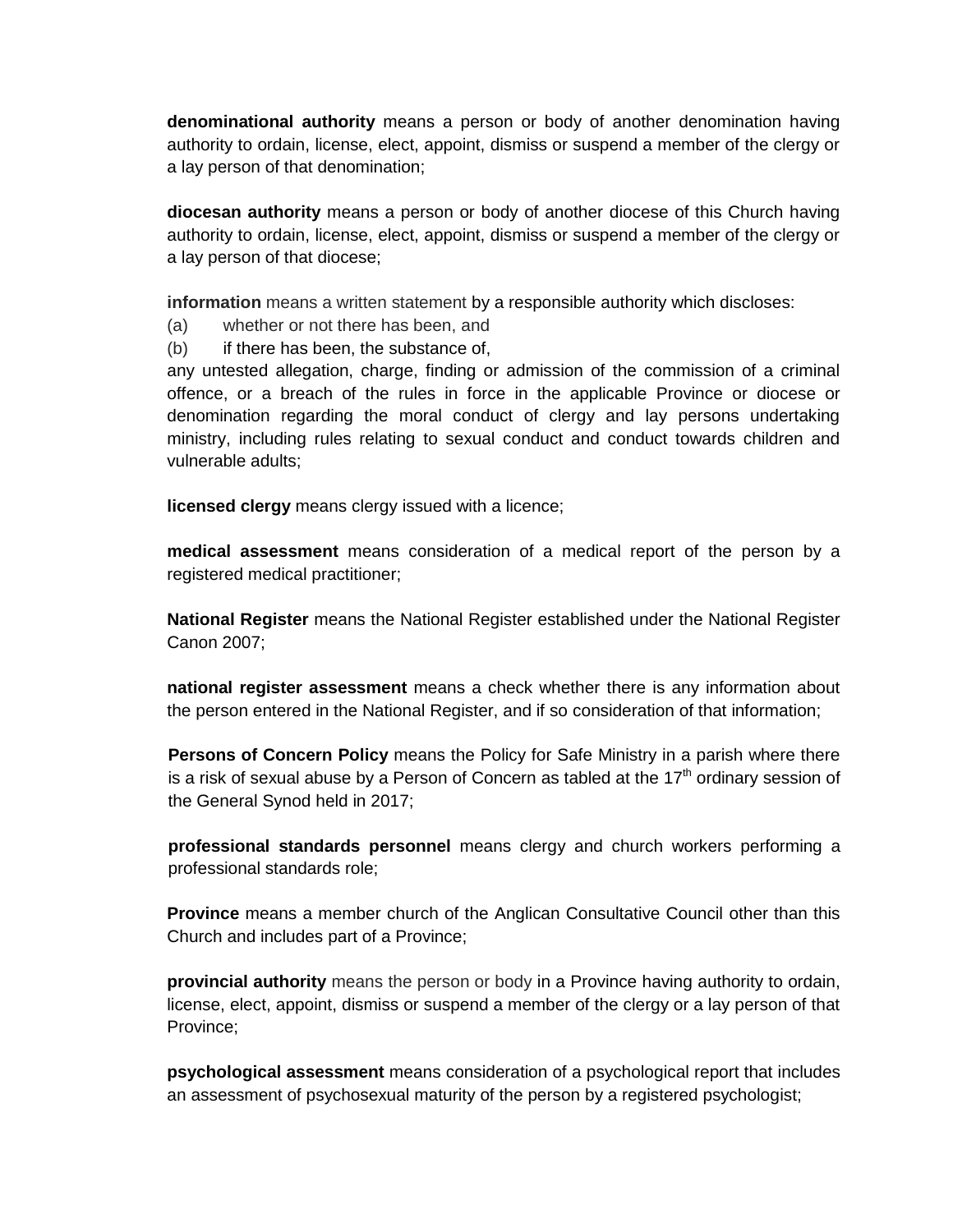#### **responsible authority** means:

- (a) a provincial authority; or
- (b) a diocesan authority; or
- (c) a denominational authority;

**risk assessment** means a risk assessment provided by the Department for Communities and Social Inclusion Screening Unit of South Australia;

**safe ministry assessment** means consideration of the person's completed Safe Ministry Check, and if applicable referees' completed Safe Ministry Checks;

**Safe Ministry Check** means a check that includes the applicable Safe Ministry Check as tabled at the 17<sup>th</sup> ordinary session of the General Synod held in 2017;

**safe ministry personnel** means clergy and church workers performing a safe ministry role;

**Safe Ministry Training National Benchmarks** means the Safe Ministry Training National Benchmarks as tabled at the  $17<sup>th</sup>$  ordinary session of the General Synod held in 2017;

#### **screening authority** means:

- (a) in the case of a person to be ordained as a deacon, or a member of the clergy to be licensed, or a church worker to be licensed or authorised, the bishop of the diocese or his or her delegate; or
- (b) in the case of a member of the clergy to be elected or appointed as the bishop of the diocese, the electing or appointing body or its delegate; or
- (c) in the case of a church worker to undertake paid or voluntary ministry to children, the appointing person or body or their delegate; or
- (d) in the case of a professional standards personnel and safe ministry personnel, the electing or appointing body or its delegate.

### **PART 2 - STANDARDS OF SCREENING**

### **Application**

- 2. (1) This Part applies to all persons ordained as deacons, or licensed as clergy, appointed or elected as the bishop of a diocese, or licensed or authorised or appointed as church workers, after this Part comes into force.
	- (2) This Part so far as it requires a working with children check, or a working with vulnerable people check by reason that the person has contact with a child as part of engaging in a regulated activity, or a criminal history assessment, or a risk assessment, applies to all persons licensed as clergy, appointed or elected as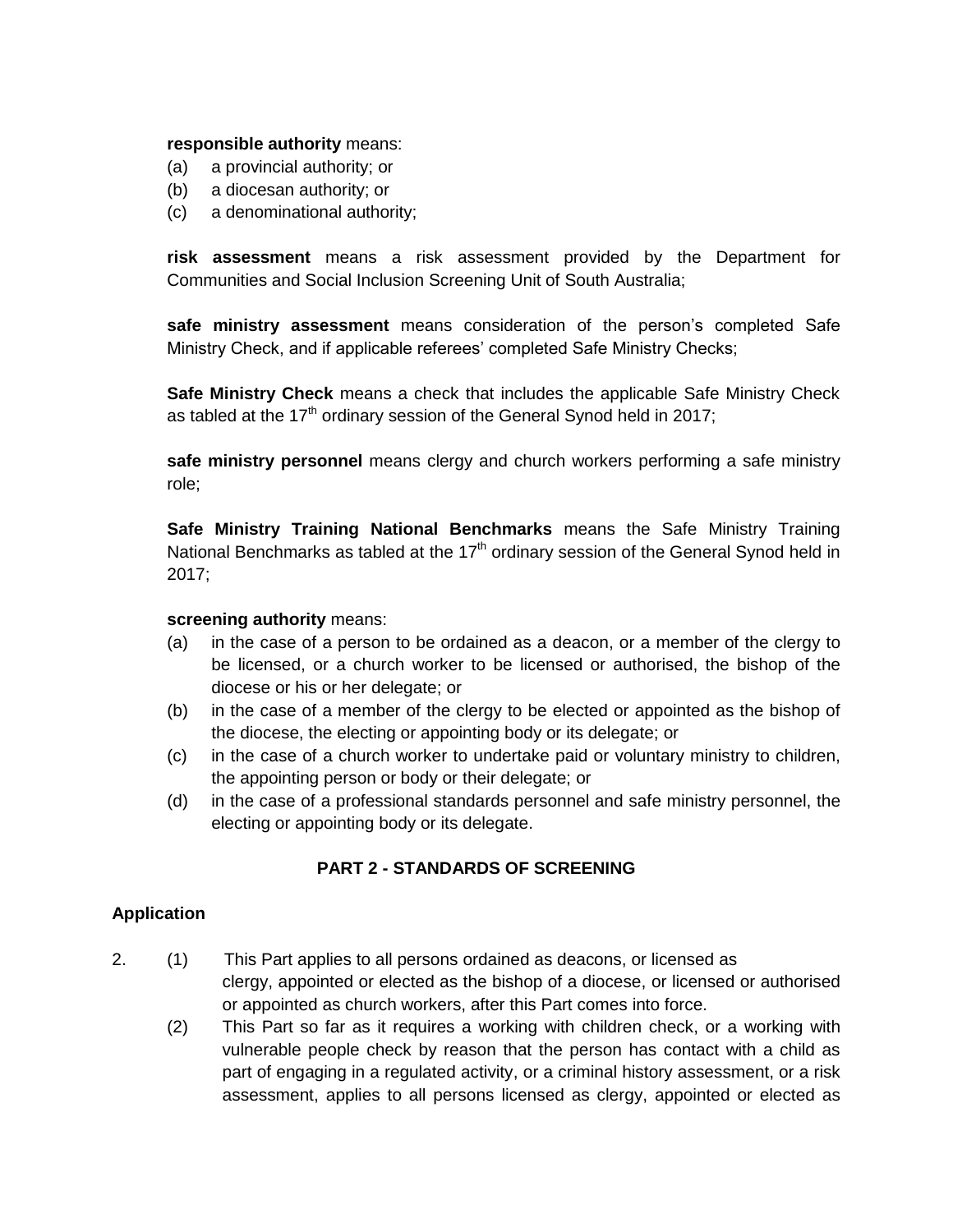the bishop of a diocese, or licensed or authorised or appointed as church workers, when this Part comes into force.

- (3) This Part so far as it requires a national register assessment and a safe ministry assessment by the screening authority applies to all persons licensed as clergy, appointed or elected as the bishop of a diocese, or licensed or authorised or appointed as church workers, when this Part comes into force, except where the screening authority is reasonably satisfied this has previously been done, and where not so satisfied provided that these assessments are undertaken by 1 January 2021.
- (4) Subject to subclauses (2) and (3), this Part does not apply to persons ordained as deacons, licensed as clergy, appointed or elected as the bishop of a diocese, or licensed or authorised or appointed as church workers, when this Part comes into force.

# **Deacons**

- 3. The standards of screening for a person to be ordained as a deacon are:
	- (1) the person holds an unconditional working with children check, or an unconditional working with vulnerable people check by reason that the person has contact with a child as part of engaging in a regulated activity, where required by the laws of the Commonwealth or a State or Territory; and
	- (2) the following assessments by the screening authority:
		- (a) where a working with children check, or a working with vulnerable people check by reason that the person has contact with a child as part of engaging in a regulated activity, is not required by the laws of the Commonwealth or a State or Territory, a criminal history assessment or a risk assessment;
		- (b) a national register assessment;
		- (c) a safe ministry assessment;
		- (d) a medical assessment;
		- (e) a psychological assessment; and
		- (f) where the person was previously authorised for ministry in a Province or in another diocese of this Church or another denomination, a church ministry assessment, except where reasonably satisfied this has previously been done.

# **Licensed clergy or the bishop of the diocese**

- 4. The standards of screening for a member of the clergy to be licensed, or to be elected or appointed as the bishop of the diocese, are:
	- (1) the person holds an unconditional working with children check, or an unconditional working with vulnerable people check by reason that the person has contact with a child as part of engaging in a regulated activity, where required by the laws of the Commonwealth or a State or Territory; and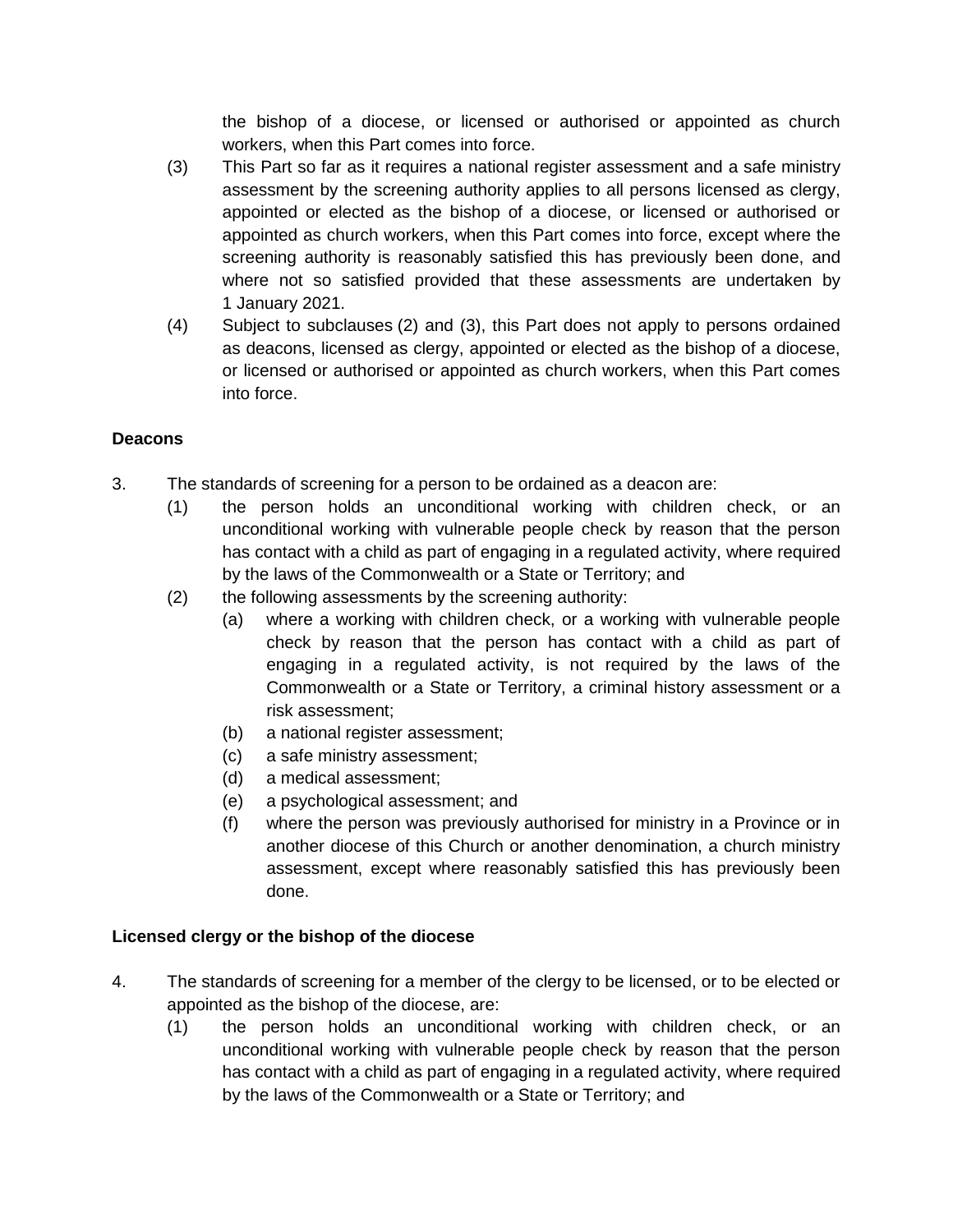- (2) the following assessments by the screening authority:
	- (a) where a working with children check, or a working with vulnerable people check by reason that the person has contact with a child as part of engaging in a regulated activity, is not required by the laws of the Commonwealth or a State or Territory, a criminal history assessment or a risk assessment;
	- (b) a national register assessment;
	- (c) a safe ministry assessment; and
	- (d) where the person was previously authorised for ministry in a Province or in another diocese of this Church or another denomination, a church ministry assessment, except where reasonably satisfied this has previously been done.

# **Licensed, authorised or paid church workers**

- 5. The standards of screening for church workers to be licensed or authorised or to undertake paid ministry to children are:
	- (1) the person holds an unconditional working with children check, or an unconditional working with vulnerable people check by reason that the person has contact with a child as part of engaging in a regulated activity, where required by the laws of the Commonwealth or a State or Territory; and
	- (2) the following assessments by the screening authority:
		- (a) where a working with children check, or a working with vulnerable people check by reason that the person has contact with a child as part of engaging in a regulated activity, is not required by the laws of the Commonwealth or a State or Territory, a criminal history assessment or a risk assessment;
		- (b) a national register assessment;
		- (c) a safe ministry assessment; and
		- (d) where the person was previously authorised for ministry in a Province or in another diocese of this Church or another denomination, a church ministry assessment, except where reasonably satisfied this has previously been done.

### **Voluntary church workers**

- 6. The standards of screening for church workers, who are not professional standards personnel and safe ministry personnel, to undertake voluntary ministry to children are:
	- (1) the person holds:
		- (a) an unconditional working with children check, or
		- (b) an unconditional working with vulnerable people check by reason that the person has contact with a child as part of engaging in a regulated activity, or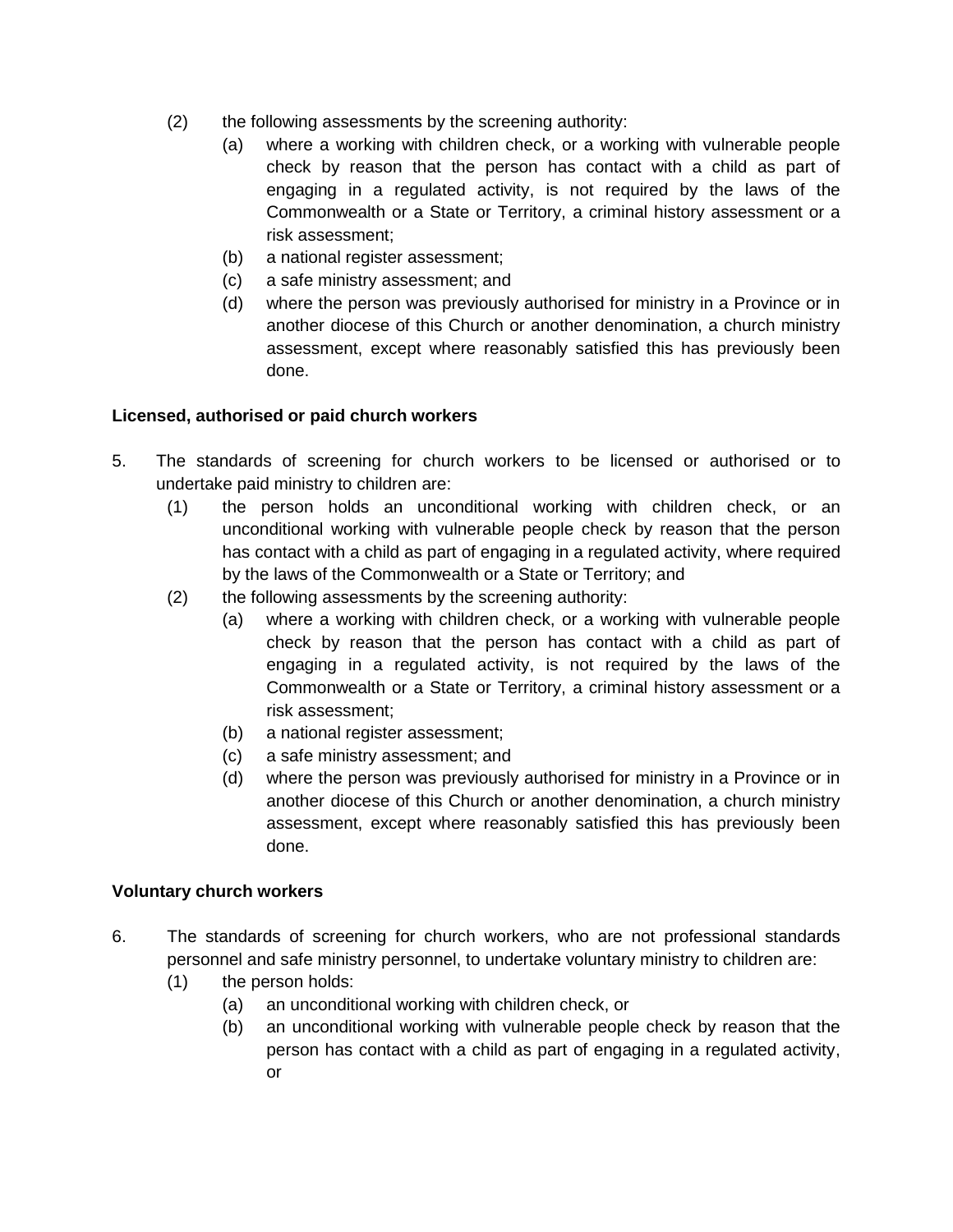- (c) a conditional working with children check that authorises the voluntary ministry to be undertaken, or
- (d) a conditional working with vulnerable people check by reason that the person has contact with a child as part of engaging in a regulated activity that authorises the voluntary ministry to be undertaken,
- where required by the laws of the Commonwealth or a State or Territory; and
- (2) the following assessments by the screening authority:
	- (a) where a working with children check, or a working with vulnerable people check by reason that the person has contact with a child as part of engaging in a regulated activity, is not required by the laws of the Commonwealth or a State or Territory, a criminal history assessment where a National Police History Check can be applied for by a volunteer or a risk assessment;
		- (b) a national register assessment; and
		- (c) a safe ministry assessment.

### **Professional standards personnel and safe ministry personnel**

7. The standards of screening for professional standards personnel, and safe ministry personnel, who have not otherwise been screened as a deacon, a licensed member of the clergy, the bishop of the diocese, or a licensed, authorized, paid or voluntary church worker, are a national register assessment by the screening authority.

### **Creation and retention of records**

8. Accurate records of the screening of clergy and church workers are to be created and maintained in a secure manner.

# **PART 3 - STANDARDS OF TRAINING**

### **Application**

- 9. (1) This Part applies to all persons ordained as deacons, or licensed as clergy, appointed or elected as the bishop of a diocese, or licensed or authorised or appointed as church workers, or elected or appointed as professional standards personnel or safe ministry personnel, after this Part comes into force.
	- (2) This Part applies to all persons licensed as clergy, appointed or elected as the bishop of a diocese, or licensed or authorised or appointed as church workers, or elected or appointed as professional standards personnel or safe ministry personnel, when this Part comes into force, provided that accredited training is undertaken by 1 January 2021.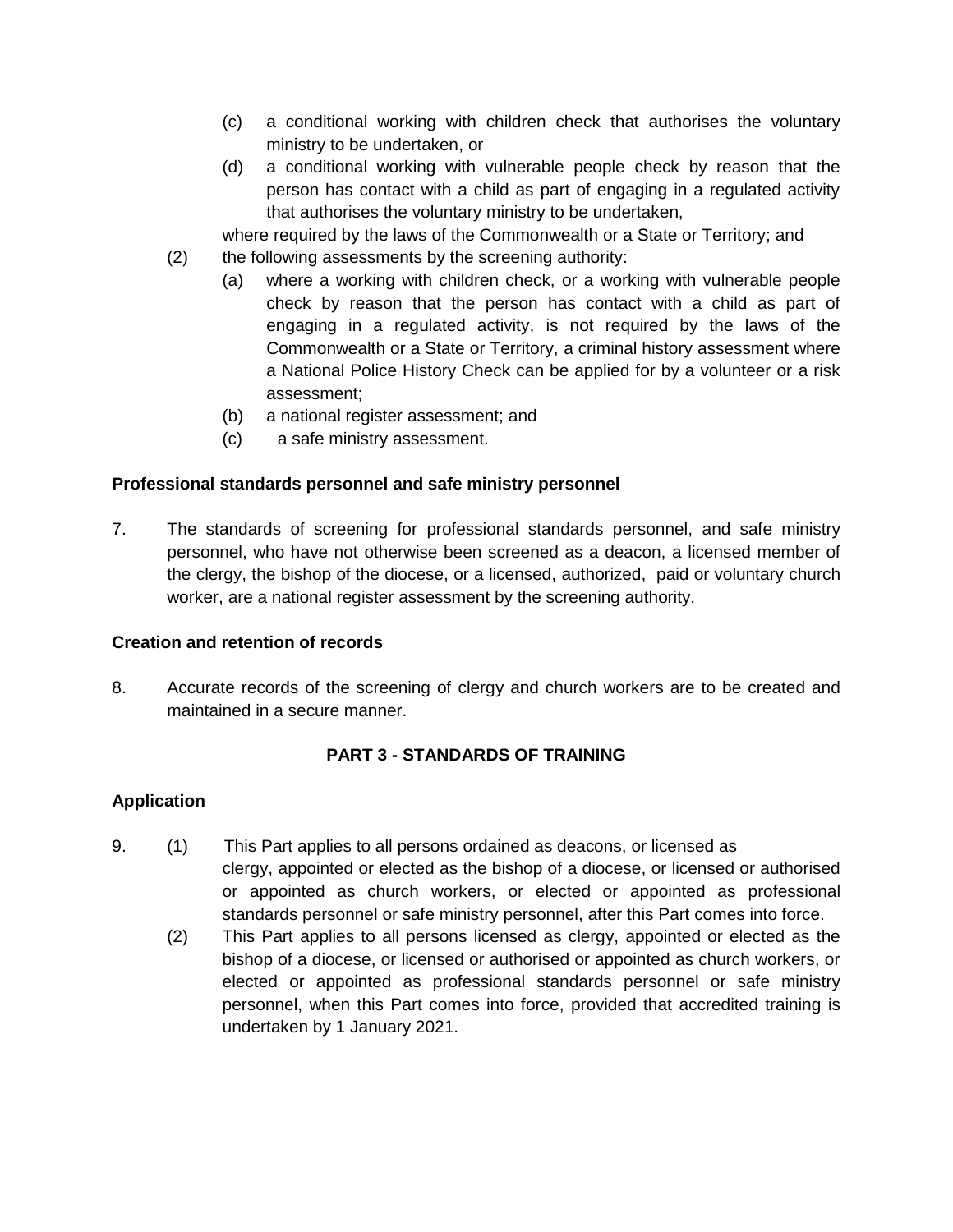# **Accredited training**

- 10. The standards of training for clergy and church workers are satisfactory completion of accredited training:
	- (1) (a) by the bishop of the diocese, within three years prior to his or her election or appointment, or in exceptional circumstances prior to his or her installation; or
		- (b) by deacons, licensed clergy, and licensed, authorised, paid and voluntary church workers, within three years prior to being ordained, licensed, or authorised, or appointed to undertake ministry to children, except where the bishop of the diocese or his or her delegate is satisfied there are exceptional circumstances and in such case the training is to be completed as soon as practicable but not later than three months after being ordained, licensed, or authorised, or appointed to undertake ministry to children; or
		- (c) by professional standards personnel, who are not a deacon, a licensed member of the clergy, the bishop of the diocese, or a licensed, authorised and paid church worker, within three years prior to election or appointment to a professional standards role; or
		- (d) by safe ministry personnel, who are not a deacon, a licensed member of the clergy, the bishop of the diocese, or a licensed, authorised and paid church worker, within three years prior to election or appointment to a safe ministry role; and
	- (2) by clergy and church workers in paragraph (a), at intervals of not more than three years after prior satisfactory completion of accredited training.

# **Creation and retention of records**

11. Accurate records of the satisfactory completion of accredited training by clergy and church workers are to be created and maintained in a secure manner.

# **PART 4 - STANDARDS FOR SAFE MINISTRY WITH PERSONS OF CONCERN**

### **Standards**

- 12. (1) The standards for safe ministry with a Person of Concern in a parish are the actions required to implement the process specified in section 5 of the Persons of Concern Policy.
	- (2) The standards for safe ministry with a Person of Concern in a congregation are the actions required to implement the process specified in section 5 of the Persons of Concern Policy as adapted by a diocesan safe ministry authority to apply to a congregation.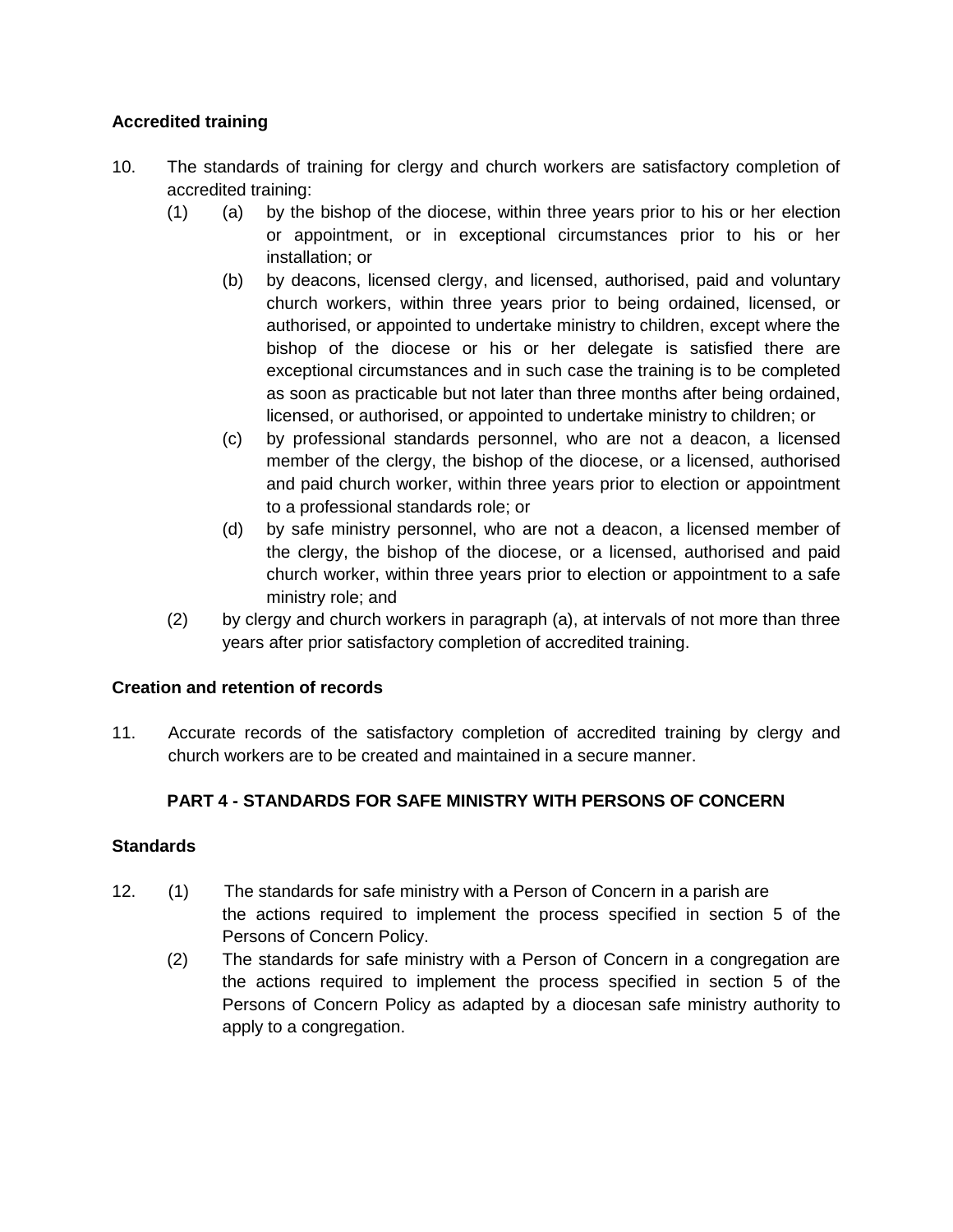### **Creation and retention of records**

13. Accurate records relating to the implementation of the Persons of Concern Policy in respect of each Person of Concern are to be created and maintained in a secure manner.

### **PART 5 - COMING INTO FORCE OF PARTICULAR PROVISIONS**

- 14. (1) Parts 2 (except paragraph (b) of clause 6(2)) and 3 when read with Part 1 of this Schedule shall come into force on 1 January 2018.
	- (2) Paragraph (b) of clause 6(2) when read with Part 1 of this Schedule shall come into force on a date determined by the Standing Committee.
	- (3) Part 4 when read with Part 1 of this Schedule shall come into force on 1 January 2019.

### **THIRD SCHEDULE**

\_\_\_\_\_\_\_\_\_\_\_\_\_\_\_\_\_\_\_\_\_\_\_\_\_\_\_\_\_\_\_\_\_\_\_\_\_\_\_\_\_

**Protocol for the disclosure of ministry suitability information between the churches of the Anglican Communion**

#### **Definitions**

1. In this Protocol:

**Assessing Province** means the Province in which a Church authority is to assess whether the Church worker should be authorised for ministry;

**Authorising Province** means the Province or Provinces in which the Church worker is authorised, or has previously been authorised, to undertake ministry by a Church authority;

**Church authority** means the person or body responsible for authorising Church workers to undertake ministry in the Authorising Province or the Assessing Province;

**Church worker** means a member of the clergy or a lay person who:

- (a) is authorised, or has previously been authorised, to undertake ministry by a Church authority of the Authorising Province; and
- (b) has applied to undertake authorised ministry, or has been nominated for appointment to a position or office involving the undertaking of authorised ministry, in the Assessing Province;

**Ministry Suitability Information** means a written statement by a Church authority of the Authorising Province about the Church worker that discloses: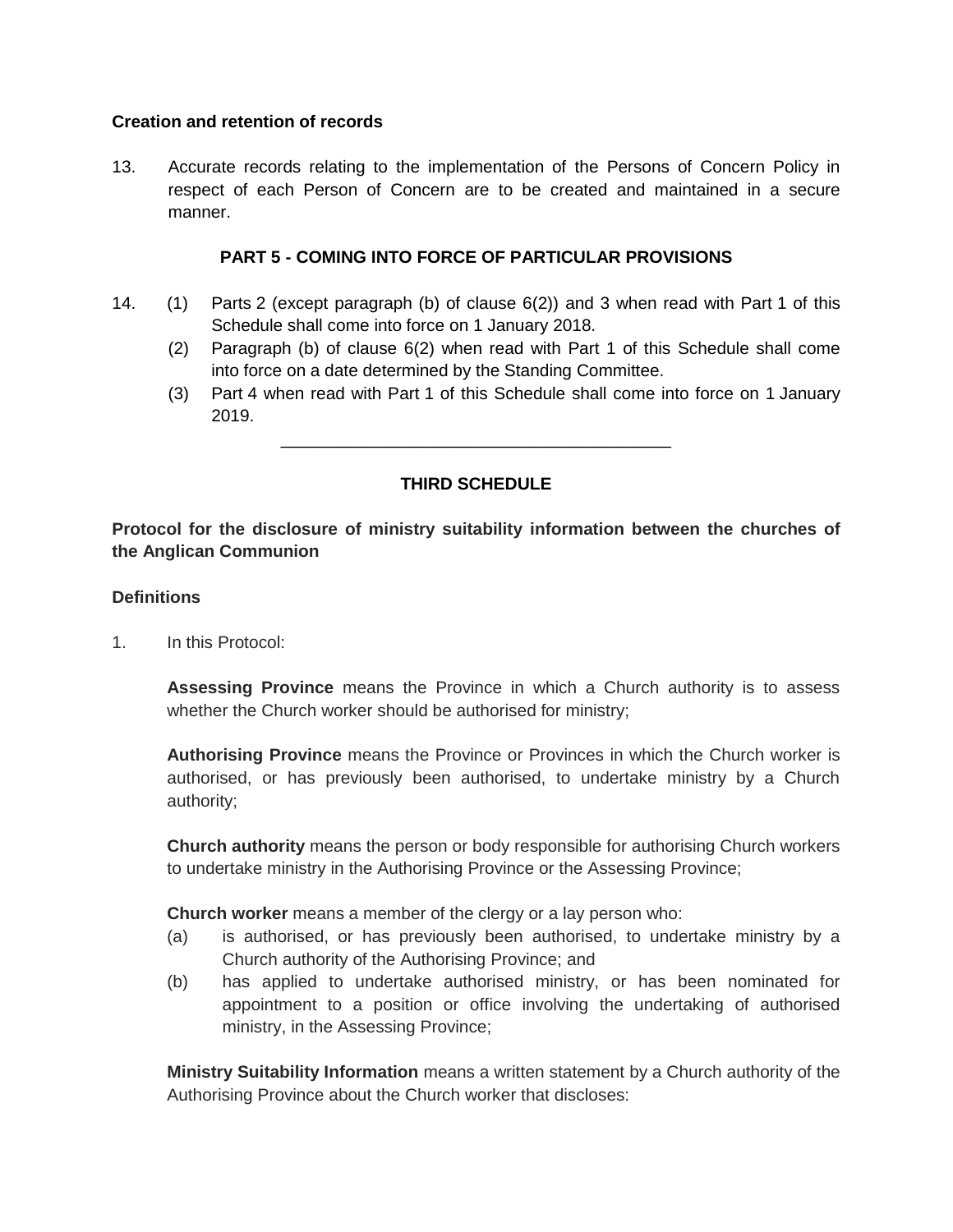- (a) whether or not there has been; and
- (b) if so, the substance of;

any allegation, charge, finding or admission of the commission of a criminal offence, or the breach of the Authorising Province's rules regarding the moral conduct of clergy and lay persons undertaking ministry, including rules relating to sexual conduct and conduct towards children and vulnerable adults;

## **Province** includes part of a Province.

# **System for the disclosure of Ministry Suitability Information by the Authorising Province**

- 2. The Authorising Province will have and maintain a system for the disclosure of Ministry Suitability Information about a Church worker of the Province to the applicable Church authority of the Assessing Province that includes the following requirements:
	- (a) the applicable Church authority of the Province is to promptly deal with an application by the applicable Church authority of the Assessing Province for the disclosure of Ministry Suitability Information; and
	- (b) the applicable Church authority of the Province is to disclose the Ministry Suitability Information to the applicable Church authority of the Assessing Province.

# **System for assessing the suitability of a Church worker for authorised ministry in the Assessing Province**

- 3. The Assessing Province will have and maintain a system for the assessment of the suitability of a Church worker to undertake authorised ministry in the Province that includes the following requirements:
	- (a) the applicable Church authority is to make an application to the Authorising Province for Ministry Suitability Information;
	- (b) the applicable Church authority is not to authorise the Church worker to undertake ministry in the Province unless and until it has carried out an assessment of whether the Church worker is a risk to the physical, emotional and spiritual welfare and safety of people that takes into account the Ministry Suitability Information disclosed by the Authorising Province; and
	- (c) the applicable Church authority is to keep the Ministry Suitability Information confidential, except where its disclosure:
		- (i) is required by law; or
		- (ii) is reasonably believed to be necessary to protect any person from the risk of being harmed by the Church worker; or
		- (iii) is necessary for the purpose of undertaking the assessment of whether the Church worker is suitable to undertake authorised ministry in the Province or any disciplinary action against the Church worker.